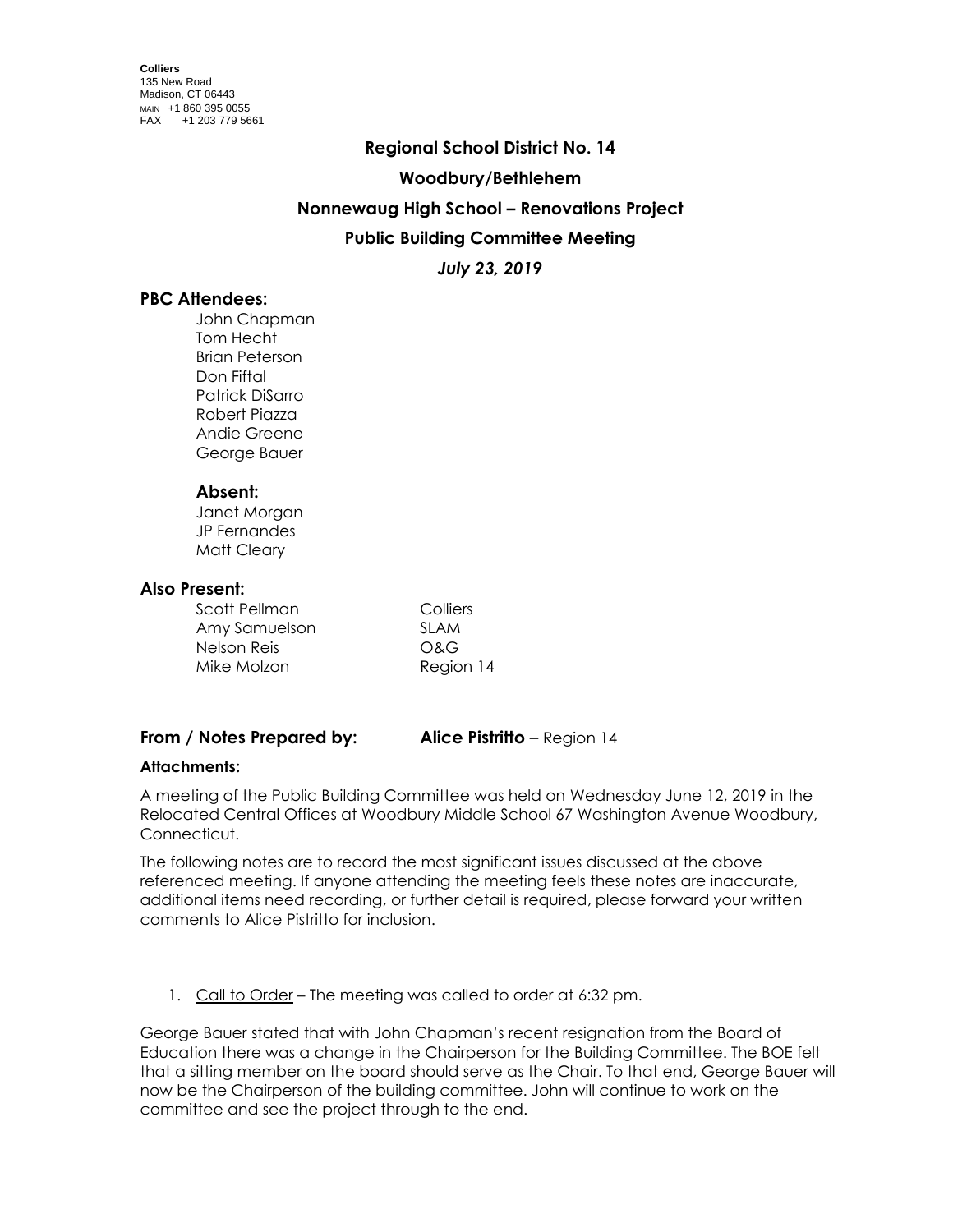## 2. **Finance Report – Scott Pellman**

There was a finance working group meeting this past Wednesday July 17 where the team reviewed the latest pay application #23 along with the current project budget and contingencies.

PCO- 124R, 129R, 154 through 151 were reviewed with the working group and the following PCO's were approved:

- PCO 129R– Old P-Lam Window Sill Replacement \$8,473
- PCO 158 Tack Boards and painting music corridor \$1,531
- PCO 161– Additional Cleaning \$576 (CM Contingency)
- An updated contingency status report was provided for the committee's review. The project has expended \$1,588,151 in construction contingency and there are pending issues or Owner improvements that total an additional \$1,522,231, these number include athletic improvements and septic system 303 along with proposed field drainage improvements.
- The current available contingency for the High School is approximately 1.8 million prior to implementing any of the pending issues. If all of the pending issues were accepted there would be approximately \$310,000 remaining in the HS contingency the available contingency for the Central Office project is approximately \$650,000 of which approximately \$30,000 is identified on the contingency status log.
- Also provided this evening is an updated cash flow, the projection for June was a little higher than the actual O&G invoice.
- Colliers provided an estimated District share for financing purposes to 'Wayne McAllister and George Bauer. Based on conservative numbers without any audit information from the State and the anticipated cost to the District is approximately 36.2 million dollars which is currently below the estimated cost at the time of the referendum.

### 3. **OPM Report – Scott Pellman reported on the following:**

- George and I met with the new Principal Pam Sordi last week and Pam is starting to attend our weekly coordination meetings. WE are working with her to get up to speed on the project and the teacher moves into their permanent homes this fall. Watching the schedule in regards to the septic and plan contingencies to complete that work. Meeting with Janet and being pro-active.
- Septic system repair continues to be coordinated with DEEP. Colliers coordinated a perc test of the existing soils which eliminated the need to bring in septic fill.
- For system 301, the South West system Deep provided some feedback on the rates to be used in the calculations. Andie Green assisted in clarifying the plumbing loads in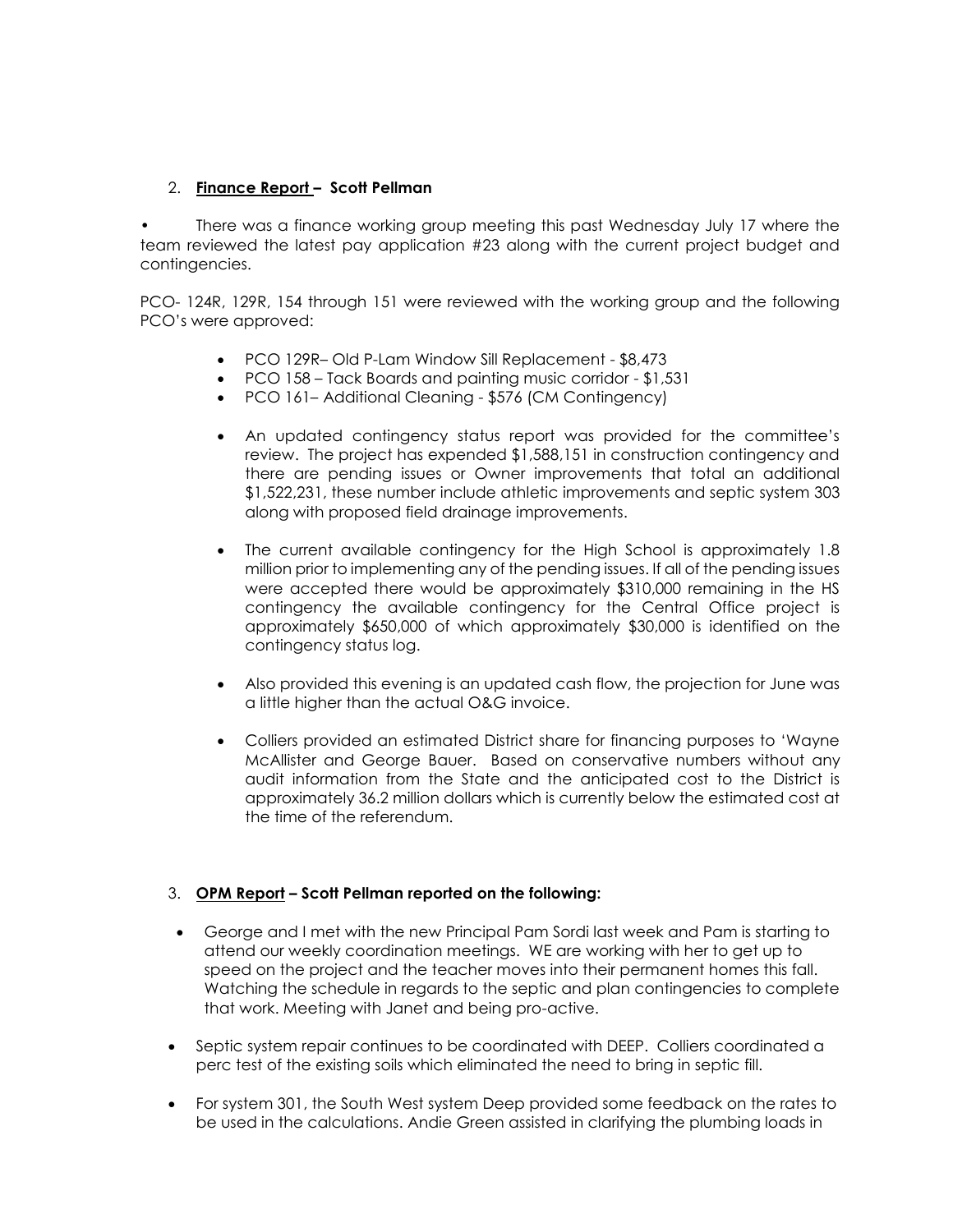the VOAG building which reduce the number of additional galley's that would have been required based on the DEEP comments. This system was approved under PCO 153 at the last meeting for \$262,970 which also included an allowance for electrical. The previous Richards proposal totaled \$229,046 and the revised based on the DEEP comments is \$268,953 which does not include the electrical work which is approx. \$15,000. Sketches were reviewed of the proposed changes.

- System 303 has been reduced from what was originally submitted to Deep and the Richards proposal was reduced from \$146,473 to \$66,546. A sketch was reviewed for the system revisions. The current contingency status is carrying the higher number as the revised proposal was only received late this afternoon. This will free up more contingency.
- In addition to the septic Work Andie Joined myself and Nelson in reviewing the ponding issue at the South East corner of the Soccer field. There was a proposal to add drainage that was estimated at approximately \$152,000 and the project is currently carrying \$96,000 in the budget for that work. With the suggested changed to the civil engineer we are hopeful that the cost will be less than anticipated.
- Grading for artificial field is done. Athletic fields will begin in next 2-3 weeks for stripping and reseed.
- Roof coatings (4 coats) primer was applied. Readings are taken to ensure that the temperature and weather conditions are acceptable for the product. Paint work and duct work in the attic are affected by the weather conditions. Oppressive heat has slowed down work.
- Demolition abatement is complete with not further concern.
- New floors have been poured.
- Pointing has been started however pointing is at a standstill. Concentrated efforts to continue work in the gymnasium.
- Painter is focusing on the outside part of the building
- Steel has been put up for the canopy

### **PCO reviews –**

There are a number of PCO's that are still being reviewed by the design team – (124 IT storage room revisions, 160 control wiring)

- **PCO-124 -** IT storage room revisions \$28,618(against CO contingency) – This gives technology a convenient and continuous space for technology to work
- **PCO-154** Demolition of old foundations at gym and underpinning \$36,790
- **PCO-155** Rock excavation at Tennis courts \$19,383 reduced from \$30,000.
- **PCO-156** Equipment rails at Physics lab -\$10,549 reduced from approximately \$ 21,000.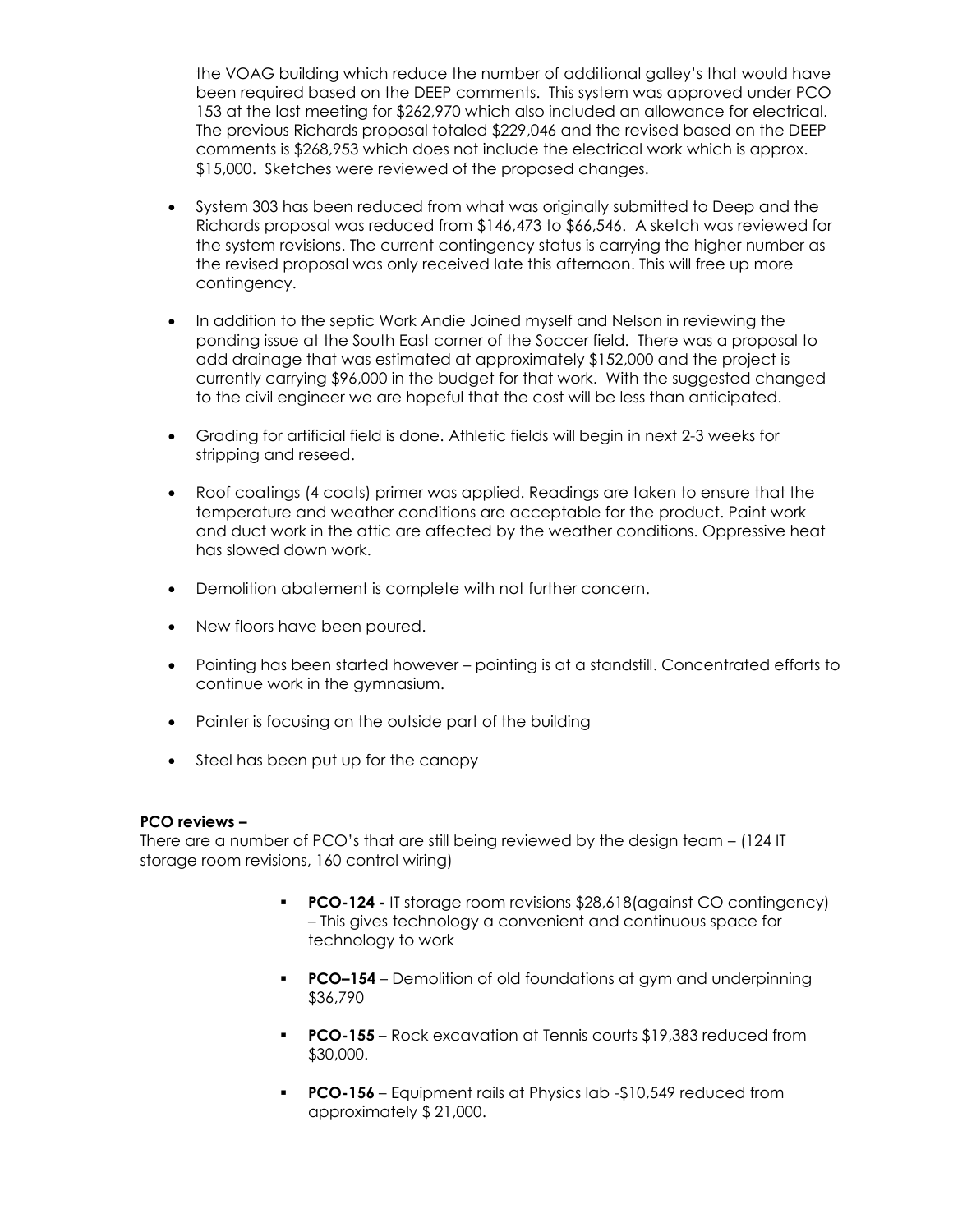- **PCO-157 –** VO Ag PA system and access control coordination \$62,204 – will not be reimbursed by state.
- **PCO-159** Relocation of Music storage units and additional end panels \$3,789
- **PCO-160** Control Wiring \$26,110 (CM Contingency) The work was done according to the drawings however, there needed to be changes for effectiveness.

### **Application for Payment #23**

Motion that the public building committee approve the O&G Pay Application No 23 for the period from June 1 to June 30, 2019 in the amount of \$1,753,515.21

### **Architect update** – Amy S

- Change to IT Dept. will go to CO. Enlarging the work room and storage space for them is beneficial and possible because of the addition of a sprinkler system. Redesigned to work together.
- Monitoring construction on IT and site work changes
- Meeting tomorrow morning with Administration in requests to video production lab and equipment. Discuss options to the technology.
- Nelson noted this would require work to be done during school year. Since all the corridors and hallways will be completed by the start of school. It will be at an additional cost to the project. There are wireless options available.
- **Pat D- requested that SLAM follow up on tennis court- player benches,** wind screens and storage shed.
- Andie asked if the project had new soccer/ field hockey goals
- **Amy will follow up on all sports equipment**

### **Project Update:** Nelson R

- Everyday changes can be seen. Canopy has gone up.
- Corridors were open up- Bok railings are going up.
- Framing of skylights
- Main corridor has a lot of trades working there. It is a priority
- Old main entrance will be coming down on Wednesday.
- Phase 3 A 3B 99% Punch list work continues
- Phase 4 A 90% Flooring installed
	- o Phases B and C are 45 % complete. Above ceiling mechanicals and masonry continue down into the locker room area
	- o D Gymnasium flooring will begin soon- after HVAC is installed, all equipment that can be installed has been installed.
- Balancing continues to be worked on as areas are complete. There is a plan in place to continue to work on balancing and pretesting work.
- Phase 5 20% A Media Center summer flip,
- 5A Administration area November completion
- 5B Central Office area
- $\bullet$  Final paving on Aug 12<sup>th</sup>- Everything except the fire loop
- Fire tank/pump testing Aug 14-15 Site contractor responsible for filling tanks with water.
- Elevator work continues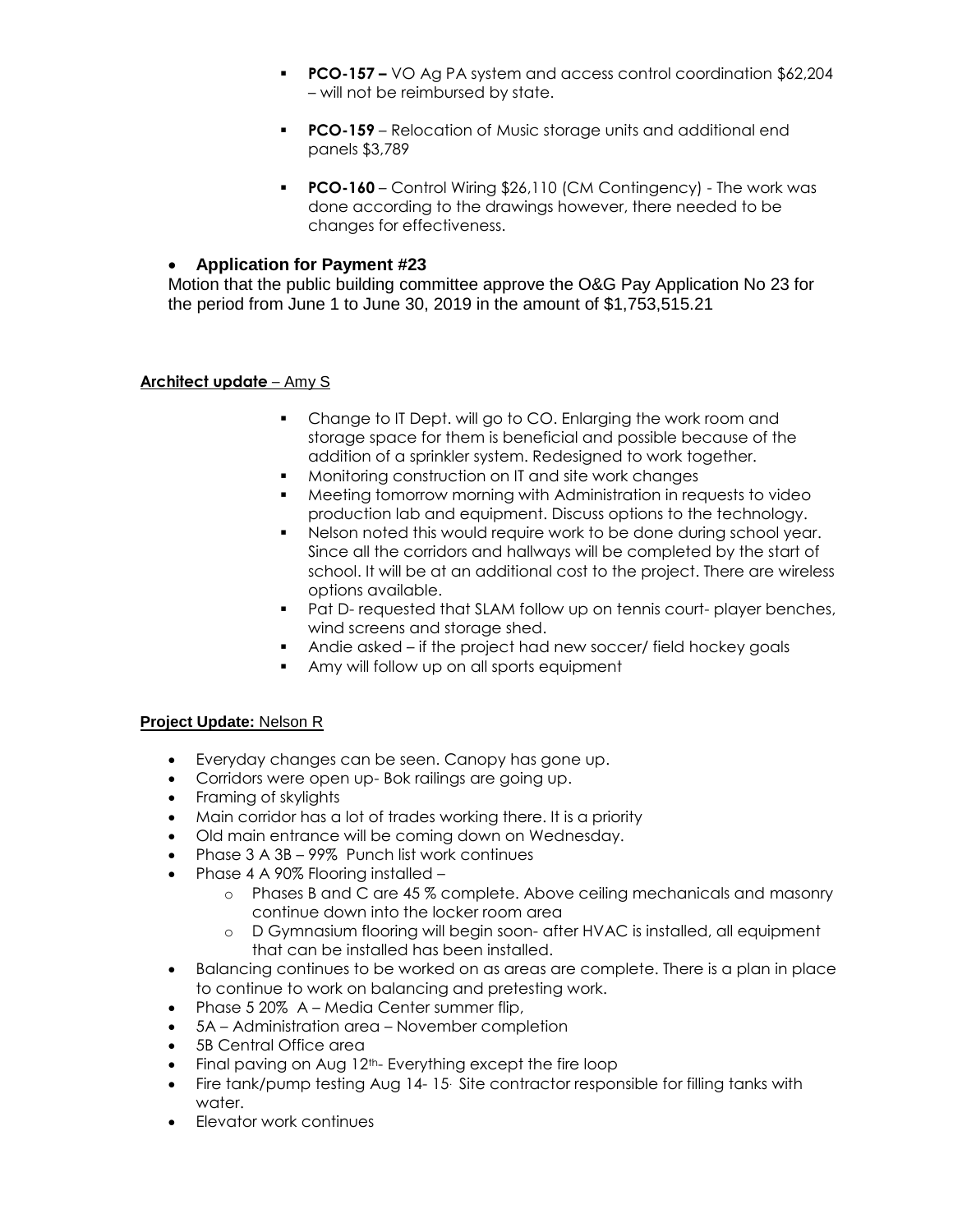- Allowances around 80% on GMP holding some pending
- Not holding second shift since school has been out of session. Only if needed.
- Artificial turf field sub grade work done and inspected. Infiltration test was completed.
- D Zone asphalt needs to cure before applying coating– turn over for the start of school
- Post tension for alternate tennis courts has begun
- Cast stones could be used to view the tennis court w/materials that could not be returned.
- New treads are on site work will begin mid-August
- Guardrails under discussion
- Day to day working with Colliers and Pam Sordi as well as SLAM
- Summer very busy with requests and gathering answers

John C asked about generator – according to Nelson and Mike Molzon it is working according to plan on a weekly basis. Every Tuesday it goes into a test mode and once a month it shifts over to actually powering up the building.

It will power up all life safety, emergency lighting, food coolers, PA system, HVAC system, well pump, fire safety, boilers

Manual was requested as well as a training session to be scheduled.

Nelson reiterated that the generator will run all life safety- Not the entire building

### **Public Comment:**

Mike Molzon noted that IT was brought into the building in a makeshift way. Prior years the region's technology infrastructure was off site. It is critical to the entire region that this department have a viable work area.

### **Motions:**

**PCO-124 -** IT storage room revisions \$28,618(against CO contingency) – This gives technology a convenient and continuous space for technology to work

**George Bauer made a motion IT storage room revisions \$28,618(against CO contingency) – This gives technology a convenient and continuous space for technology to work Seconded by Andie Greene- All in favor- Unanimous**

**PCO–154** – Demolition of old foundations at gym and underpinning \$36,790

**George Bauer made a motion for Demolition of old foundations at gym and underpinning \$36,790 Seconded by Andie Greene- All in favor- Unanimous**

**PCO-155** – Rock excavation at Tennis courts \$19,383 reduced from \$30,000.

### **George Bauer made a motion for rock excavation at Tennis courts \$19,383 reduced from \$30,000. Seconded by Andie Greene- All in favor- Unanimous**

**PCO-156** – Equipment rails at Physics lab -\$10,549 reduced from approximately \$ 21,000.

**George Bauer made a motion for equipment rails at Physics lab -\$10,549 reduced from approximately \$21,000. Seconded by Andie Greene- All in favor- Unanimous**

**PCO-157 –** VO Ag PA system and access control coordination \$62,204 – will not be reimbursed by state.